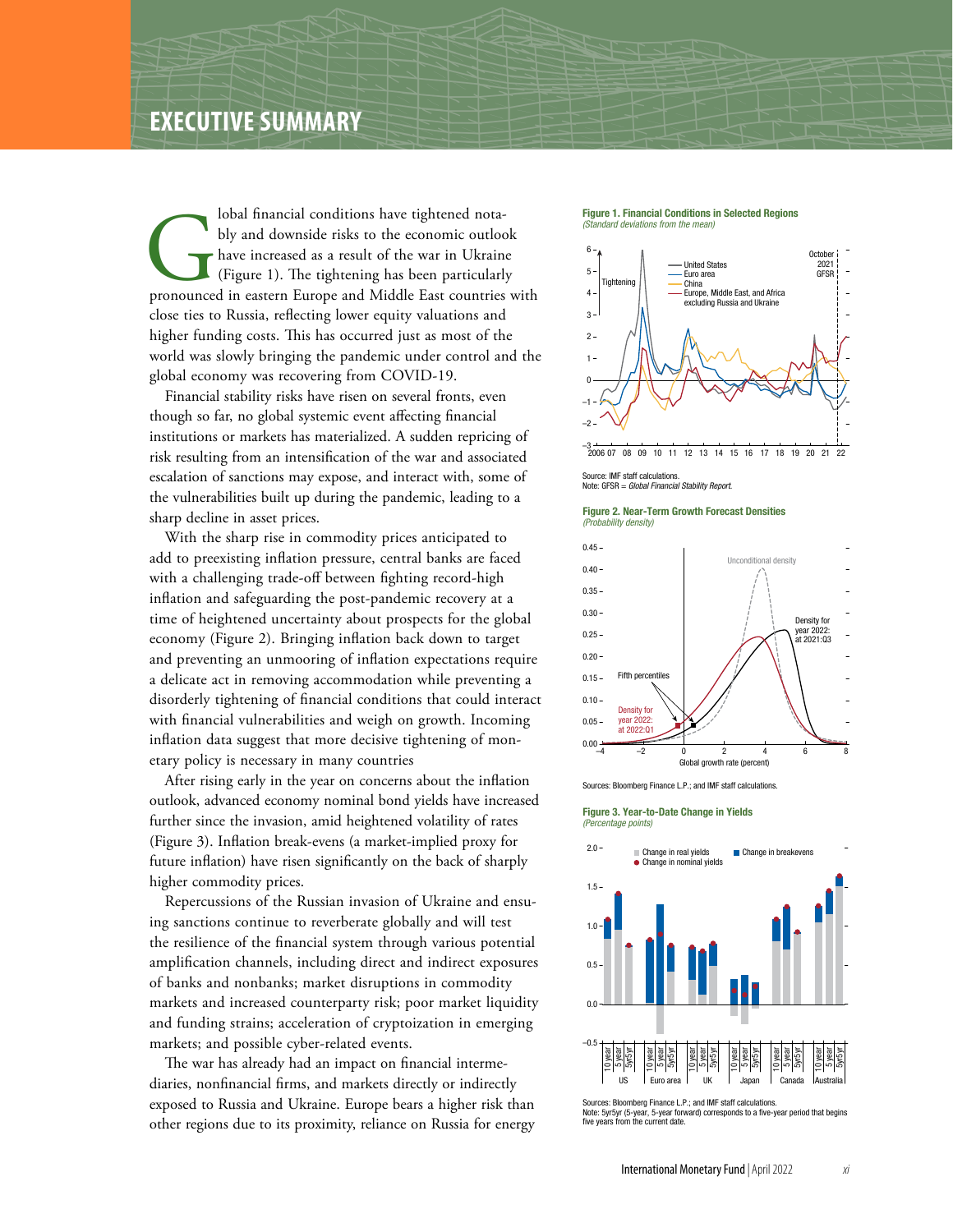Figure 4. Foreign Banks' Gross Claims on Russia and Ukraine *(Billions of US dollars)*



Sources: Bank for International Settlements Consolidated Banking Statistics; and IMF staff calculations. Note: Data labels use International Organization for Standardization (ISO) country



codes.

*(Percent)*



Figure 6. Emerging Market Hard Currency Yields

Median EM 75th percentile of EM index High yield (sub-investment grad 2.5 Jan. 2016 July 16  $12.5 -$ 3.5  $4.5.$ 5.5 6.5 7.5  $8.5 -$ 9.5  $10.5 -$ 11.5 Jan. 17 July 17 Jan. 18 July 18 Jan. 19 July 19 Jan. 20 July 20 Jan. 21 July 21 Jan. 22

Sources: Bloomberg Finance L.P.; and IMF staff estimates. Note: EM = emerging market; HY = high-yield. Yields based on JPMorgan Emerging Market Bond Index. needs, and the non-negligible exposure of some banks and other financial institutions to Russian financial assets and markets.

Banks' direct exposures to Russia are relatively small except for some non-systemic European banks (Figure 4). Banks' indirect exposures are more difficult to identify and assess because they are less well known (especially the extent of interconnectedness) as it is difficult to quantify them in the absence of detailed and consistent disclosures by country or by specific activity types. The risk is that indirect exposures could be meaningful and surprise investors once revealed, leading to a sharp rise in counterparty risk and risk premia. Foreign nonbank financial intermediaries (NBFIs) have sizable investments in Russian assets, with US and European investment funds accounting for most of the exposures. As a share of total assets, however, their exposure to Russia is small.

Dedicated emerging market funds have maintained a cautious stance on their exposures to Russian debt since the Crimea occupation in 2014, reducing their share of Russian debt from more than 10 percent before 2014 to just over 4 percent in 2022. Funds benchmarked to global indices have had a much smaller exposure to Russia, with an average 0.2 percent of their assets invested in Russian debt in 2022.

Severe disruptions in commodity markets and supply chains across the globe have caused extreme volatility in commodity prices, amplified by pressures in commodity trade finance and derivatives markets (Figure 5). Dealer banks play a crucial role and have significant exposures in these markets, including by providing liquidity and credit to a small group of large energy trading firms that operate globally, are largely unregulated, and are mostly privately owned. Pressures in commodity markets, often magnified by poor liquidity, have led to lower risk appetite and rising counterparty risk concerns, with implications for funding conditions.

Emerging and frontier markets are facing tighter financial conditions and higher risks of capital outflows. Since the war in Ukraine began, emerging market (EM) hard currency yields have increased at a rapid pace, akin to earlier episodes of emerging market stress, before retracing some in mid-March (Figure 6). The number of issuers trading at distressed levels has surged to nearly 25 percent of issuers (Figure 7), surpassing pandemic-peak levels. The deterioration in spreads, combined with the increase in US yields, has pushed financing costs well above their pre-pandemic levels for many borrowers. Markets remain open for issuance at those higher levels of funding costs. Flows in local currency bonds and equities have come under pressure, experiencing the largest weekly redemptions since March 2020. Tighter external financial conditions on the back of US monetary policy normalization and heightened geopolitical uncertainty are likely to increase the downside risks for portfolio flows (Figure 8).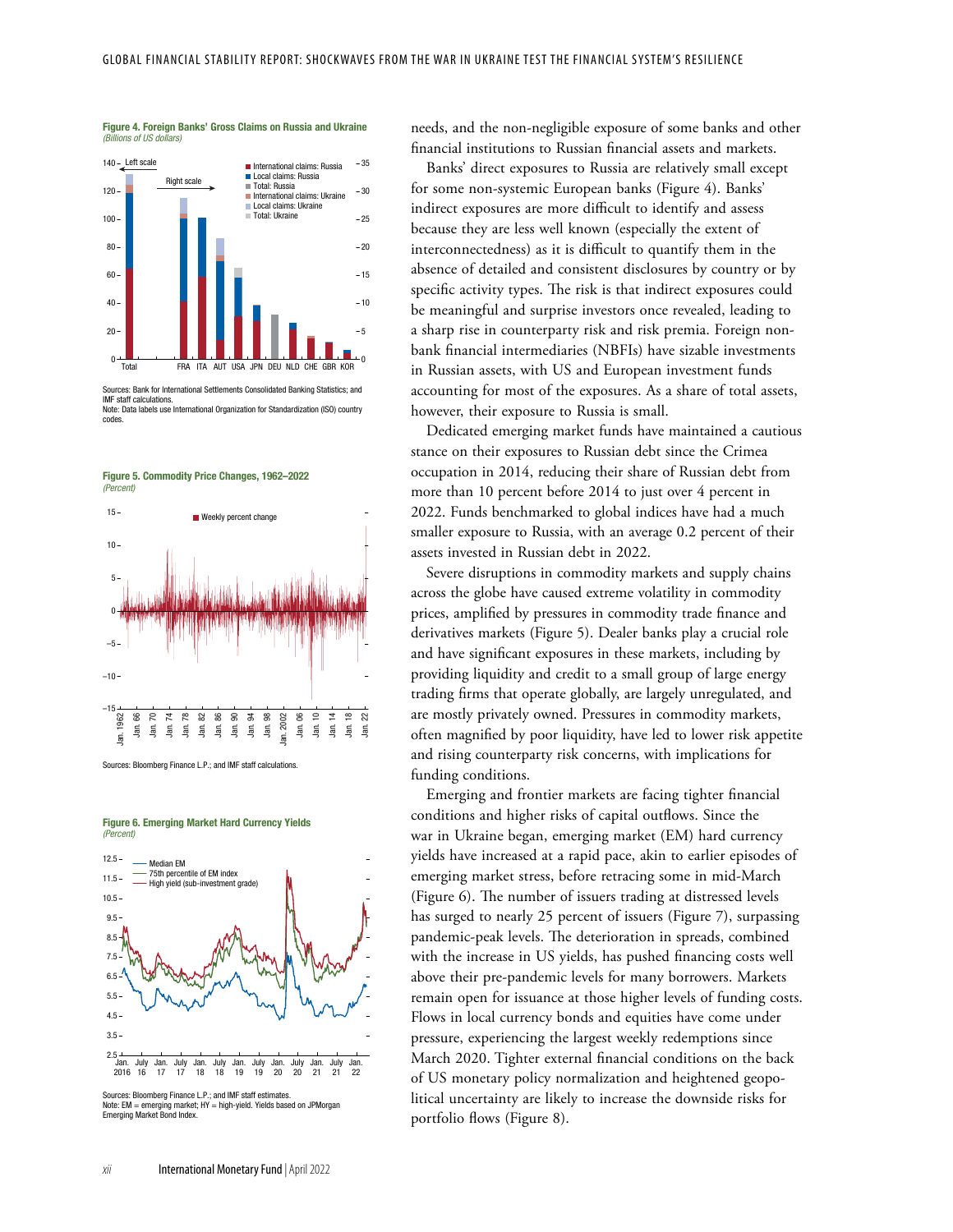In China, the recent equity sell-off, particularly in the tech sector, and the increase in COVID-19 cases have raised concerns about a growth slowdown, with possible spillovers to emerging markets. Ongoing stress in the battered real estate sector has increased financial stability risks and added to growth pressures. Extraordinary financial support measures may be necessary to ease pandemic-driven balance sheet pressures but would add further to medium-term debt vulnerabilities.

The interlinkages between emerging market sovereigns and domestic banks have intensified over the past two years as additional government financing needs to cushion the impact of the pandemic have been mostly met by banks (see Chapter 2). As a result, bank holdings of domestic sovereign debt surged to historic highs in 2021 (Figure 9). Distress in emerging markets could trigger an adverse feedback loop between sovereigns and banks through multiple channels—the so-called sovereign-bank nexus—potentially reducing bank soundness and lending to the economy.

The war in Ukraine has brought to the fore a number of medium-term structural issues policymakers will need to confront in coming years, including the possibility that the geopolitics of energy security may put climate transition at risk; the risk of fragmentation of capital markets and possible implications for the role of the US dollar; the risk of fragmentation in payment systems and the creation of blocs of central bank digital currencies; more widespread use of crypto assets in emerging markets; and more complex and bespoke asset allocations in an effort to preempt the possible imposition of sanctions.

The war has made evident the urgency to cut dependency on carbon-intensive energy and to accelerate the transition to renewables. However, in the face of growing concerns about energy security and access to energy sources (Figure 10), the energy transition strategy may face setbacks for some time. The current energy crisis may alter the speed of phasing out fossil fuel subsidies in emerging market and developing economies, while rising inflation pressure may also lead authorities to resort to subsidies or other forms of fiscal support to households or firms.

Crypto asset trading volumes against some emerging market currencies have spiked following the introduction of sanctions against Russia and the use of capital restrictions in Russia and Ukraine. This is occurring against a longer-term increase in such cross-border transactions, bringing to the fore the challenges of applying capital flow measures and sanctions.

While technological innovation in financial activities (fintech) can support inclusive growth by strengthening competition, financial development, and inclusion (Chapter 3), the rapid growth of risky business segments can be a cause of concern for financial stability when fintech firms (fintechs) are subject to less stringent regulation (Figure 11).





Sources: JPMorgan Chase & Co.; and IMF staff calculations. Note: bps = basis points; EMs = emerging markets.

## Figure 8. Fund Flows to Emerging Markets *(Billions of US dollars, two-week moving sum)*



Note: EMs = emerging markets.

## Figure 9. Bank-Sovereign Debt Exposure, 2005–21 *(Percent)*



Sources: IMF, Monetary and Financial Statistics; and IMF staff calculations. Note: See Figure 2.1, panel 2 of Chapter 2 for more information. AEs = advanced economies; EMs = emerging markets.